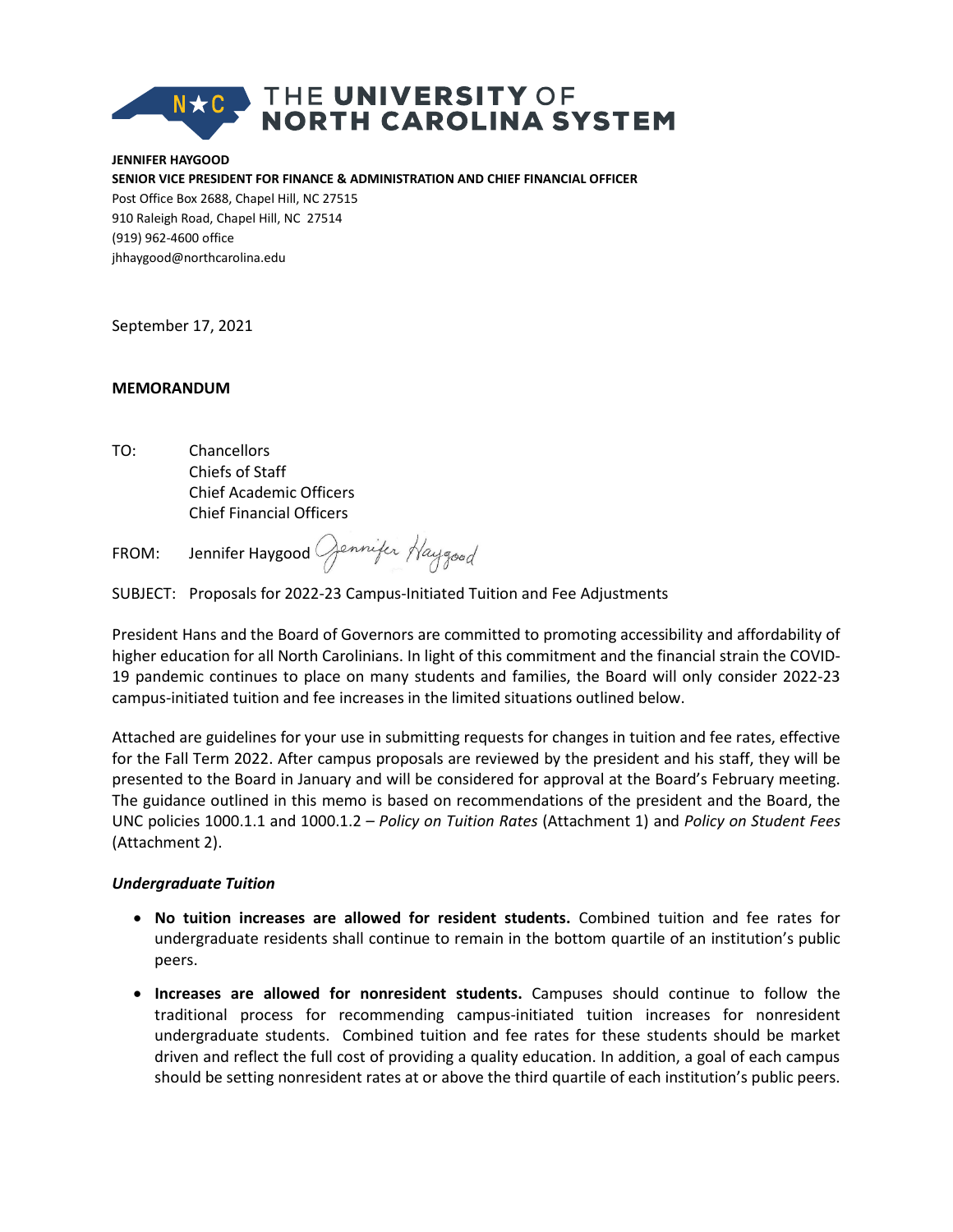MEMO: 2022-23 Tuition and Fee Adjustments September 17, 2021 Page 2 of 4

#### *Graduate and Professional School Tuition*

The Board will **not** consider increases for **resident** graduate and professional students; however, campuses can request to establish tuition rates for any new graduate program that will enroll students (residents and nonresidents) for the first time in Fall 2022. The Board will consider school-based and campus-initiated increases for **nonresident** tuition for graduate and professional programs that have been approved by the Board of Governors. Institutions must use the Board's tuition and fee policy as a guideline in developing recommendations for establishing nonresident graduate and professional school tuition rates.

The tuition and fee policy states, "Graduate and professional schools should establish rates consistent with each program's unique market and academic requirements." Tuition for nonresident graduate and professional students will be set with an emphasis on maintaining and increasing the excellence of the institution's graduate and professional programs, as well as ensuring access. Please do not submit requests for tuition increases for graduate programs that have not been previously approved by the Board of Governors.

#### *NC Promise Institutions (ECSU, UNCP, and WCU)*

The 2016 General Assembly set up a tuition buy-down program for ECSU, UNCP, and WCU that began with the 2018-19 academic year. The 2022-23 tuition for undergraduate residents will be \$500 per semester and \$2,500 per semester for undergraduate nonresidents. The cost of the foregone tuition receipts will be offset by an appropriation to increase the UNC budget, subject to funding availability. Changes to the buy-down rate will be considered during the budget allocation process.

#### **ALL TUITION INCREASE PROPOSALS MUST BE ACCOMPANIED BY A DETAILED JUSTIFICATION ON THE USE OF THE INCREASED FUNDS.**

#### *Mandatory Fees (including debt service fees)*

In accordance with UNC Board policy, the Board of Governors is responsible for establishing fees at the constituent institutions of the UNC System consistent with the philosophy set forth in the North Carolina Constitution. Fees will be charged only for limited, dedicated purposes and shall not be used to defray the cost of general academic and administrative operations of campuses, including academic programs and faculty and administrative salaries and benefits.

For 2022-23, mandatory fees are to remain flat except for certain limited situations:

- A campus may propose a mandatory fee increase if it is offset by a commensurate decrease to another fee, resulting in no net increase. This flexibility does not extend to debt service fees that would otherwise be scheduled to sunset because the associated debt service has been paid in full.
- Last year the Board of Governors approved a \$60 campus security fee at all institutions, except those that resulted in a total mandatory fee increase over three percent. The campus security fee at these institutions will automatically increase to \$60 in 2022-23.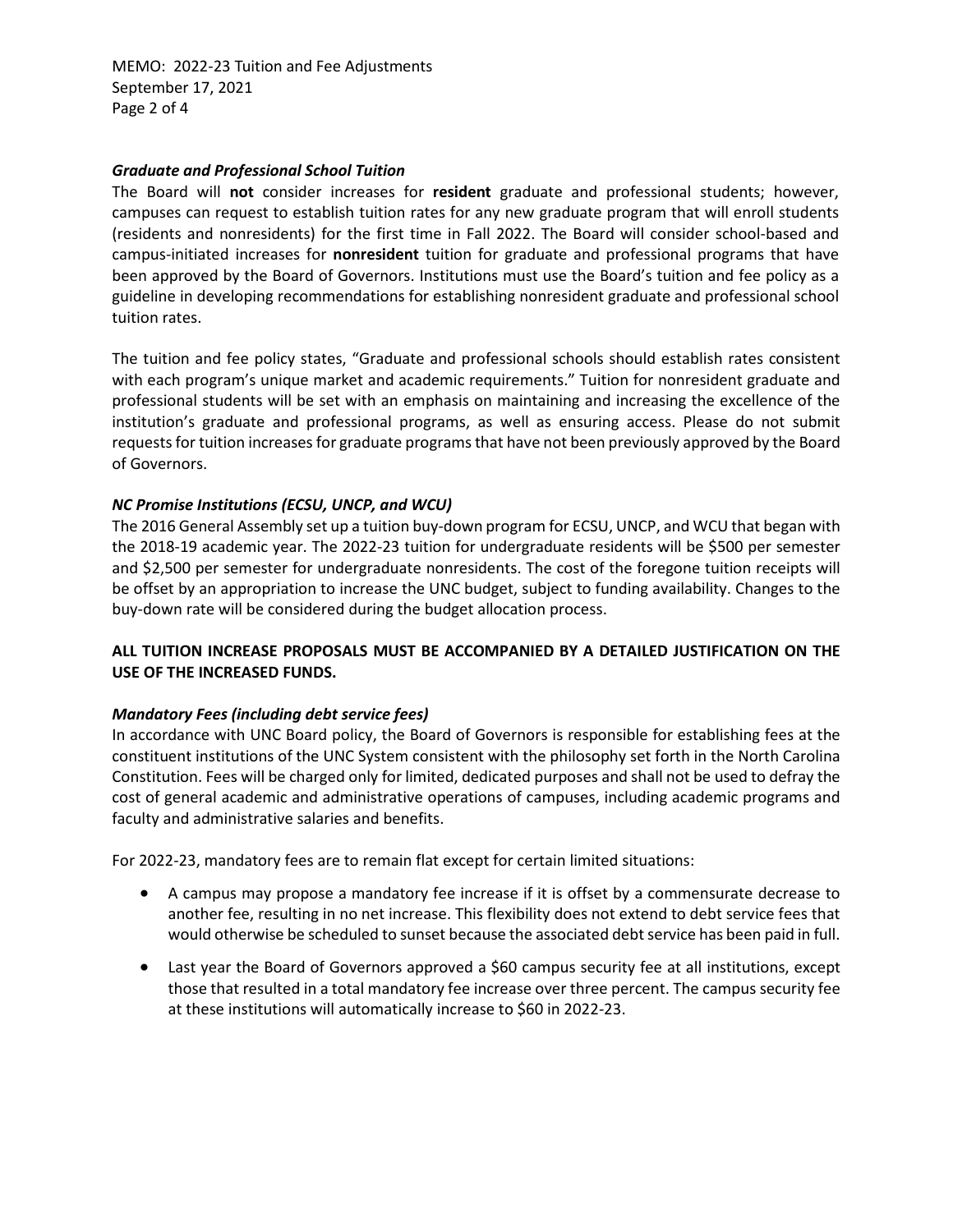MEMO: 2022-23 Tuition and Fee Adjustments September 17, 2021 Page 3 of 4

- The Board of Governors will consider exceptional situations where all three of the following criteria apply to the specific mandatory fee proposed for an increase:
	- o The fee was not increased in the last two years.
	- o The fee increase will not support an increase in scope of services or activities (i.e., the increase will cover specific, identifiable inflationary cost increases).
	- $\circ$  Without the fee increase, the ending fund balance is projected to be less than four months of recurring expenses.

All increase proposals must be accompanied by an expenditure plan showing how the additional revenues are critically important for the fee-supported activity, including a description of why alternative sources or expenditure reductions are insufficient for addressing the needs of the fee-supported activity. Offsetting decrease proposals must describe the impacts of the reduced revenues. Campuses whose campus security fee will increase to \$60 effective Fall 2022 do not need to submit a justification for the increase.

In approving proposed fee increases submitted by the institutions, the Board will make every effort to keep fees for students as low as possible while providing revenues needed to support the purposes for which the fees are charged. Given that fee increases will only be considered in the exceptional situations described above, we would expect any fee increase proposals to remain far below the overall 3 percent statutory cap on mandatory student fees.

#### *Special Fees*

Special fees are only applicable to students engaged in particular activities or courses of study. These fees may not be used to supplement general academic revenues that will be provided from campus-initiated tuition increases. Special fee increases may only be proposed for specific, identifiable increases in "passthrough" charges, which are defined as fees charged to cover costs levied by a third party, such (e.g., licensure exam fees, professional memberships, etc.). New special fees will only be considered for new programs of study previously approved by the Board of Governors.

#### *Application Fees*

Application fees shall remain at the established rates for each institution.

#### *Student Involvement and Use of Funds*

Tuition and fee proposals must be accompanied by the *Student Involvement in Tuition and Fee Setting Process* form (Attachment 3). Additional information from your institution supporting your student involvement may also be transmitted with your tuition and fee package.

#### *Attachments*

Please see a list of attachments on the following page needed for completion of the tuition and fee cycle for the 2022-23 academic year.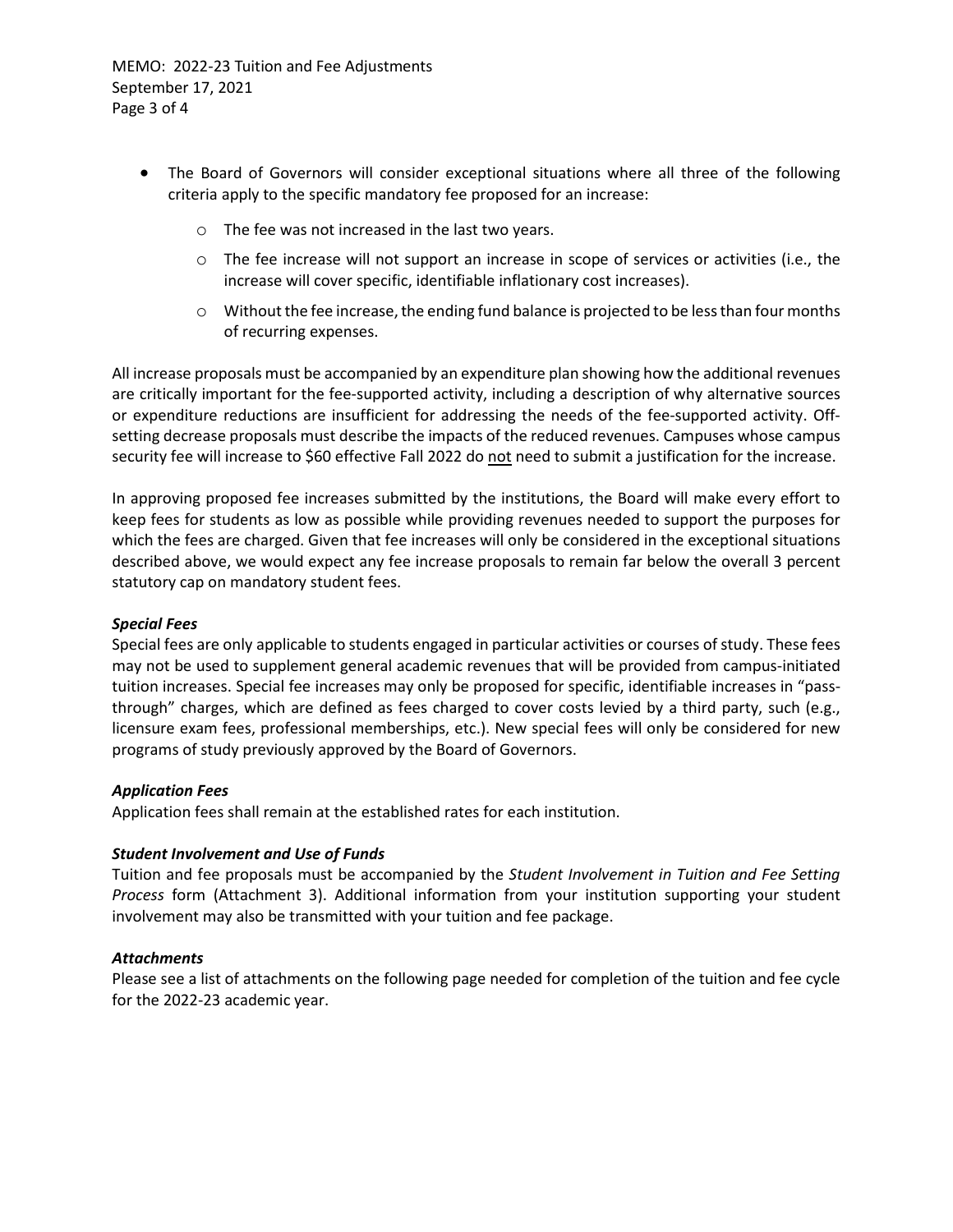MEMO: 2022-23 Tuition and Fee Adjustments September 17, 2021 Page 4 of 4

#### *Completion Date*

We appreciate your efforts in providing the requested information. Tuition and fee packages are due by **Friday, December 3, 2021**. In addition to any correspondence sent to the UNC System Office, please contact Aubrey Clark-Brown (aclarkbrown@northcarolina.edu) if you have any questions about the process and email him the completed Excel workbook of your tuition and fee package. Campus summary information must also be entered into the NCHED web-based system.

Thank you for your assistance.

- Att. 1: BOG Policy on Tuition Rates UNC Policy Manual 1000.1.1
- Att. 2: BOG Policy on Student Fees UNC Policy Manual 1000.1.2 (approved by the BOG Committee on Budget and Finance on 9/16/21 and will be considered for approval by the full Board on 11/18/21)
- Att. 3: Student Involvement in the Tuition and Fee Setting Process

Other Attachments: Excel Workbook Supporting Tuition and Fee Requests NCHED Tuition and Fees User Manual (for data entry into web-based system) *(emailed separately to the Budget Officers)*

cc: President Peter Hans Chief Operating Officer Jonathan Pruitt Chief of Staff Norma Houston Senior Vice President Kim van Noort Vice President Lindsay McCollum Farling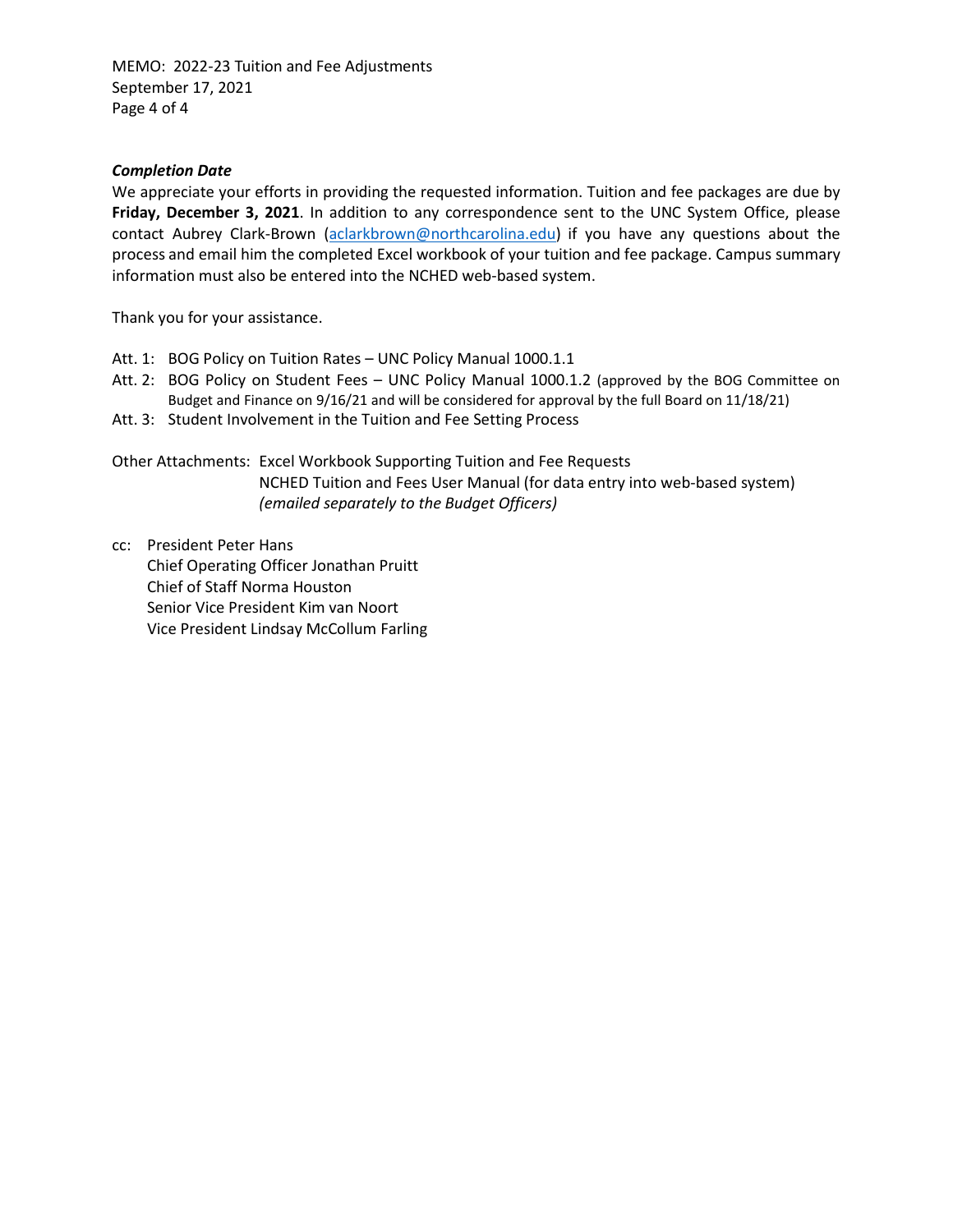The UNC Policy Manual 1000.1.1 Adopted 02/09/73 Amended 06/18/73 Amended 07/12/74 Amended 06/11/93 Amended 02/14/03 Amended 07/01/07 Amended  $9/16/21<sup>1</sup>$  $9/16/21<sup>1</sup>$  $9/16/21<sup>1</sup>$ 

#### **Policy on Tuition Rates**

*The General Assembly shall provide that the benefits of The University of North Carolina and other public institutions of higher education, as far as practicable, be extended to the people of the State free of expense. –North Carolina Constitution, Article IX, Section 9*

I. Purpose. The North Carolina Constitution sets the parameters for establishing resident tuition rates at the constituent institutions of the University of North Carolina (UNC). The constitutional provisions for setting tuition are codified in North Carolina General Statutes (hereinafter G.S.) 116-11(7), which states, in part, "The Board [of Governors] shall set tuition and required fees at the institutions, not inconsistent with actions of the General Assembly." This statute governed the setting of tuition rates for both resident and nonresident students from 1971 through 1999, during which time the Board of Governors recommended no tuition increases except as required by session law. In November 1998, the Board adopted a tuition policy, as directed by the General Assembly, which allowed for the consideration of tuition increases as requested by the constituent institutions. These funds are subsequently appropriated by the General Assembly for use by the institution. This policy outlines the framework to be followed by the Board in establishing tuition levels for constituent institutions.<sup>[2](#page-11-1)</sup> Tuition is charged to students enrolled in academic programs during regular terms, summer sessions, or through off-campus instruction, and is used to partially defray the costs of general academic and administrative operations of campuses, including academic programs and faculty and administrative salaries and benefits.

#### II. General Policy

A. Undergraduate Tuition. The appropriate tuition policy at the undergraduate level encourages students to pursue academic and intellectual interests without regard to program costs. Accordingly, no difference in tuition between undergraduate programs will occur within an institution, and there will be only minimal differences in undergraduate tuition among campuses in similar institutional categories as defined by the Board to reflect both varying missions and contrasting costs of education, or at the direction of the General Assembly, such as the NC Promise program. Deviation in undergraduate tuition among campuses in different institutional categories will be based upon institutional offerings and will be reasonable. Combined tuition and fee rates for undergraduate residents shall be in the bottom quartile of each respective institution's Boardapproved public peers.

B. Graduate and Professional Tuition. The Board will apply Article IX, Section 9 of the North Carolina Constitution to graduate- and professional-level students but with the realization that the costs, sources of funds, and purposes of graduate and professional education are materially different from undergraduate education. The application of what is "practicable" varies by level of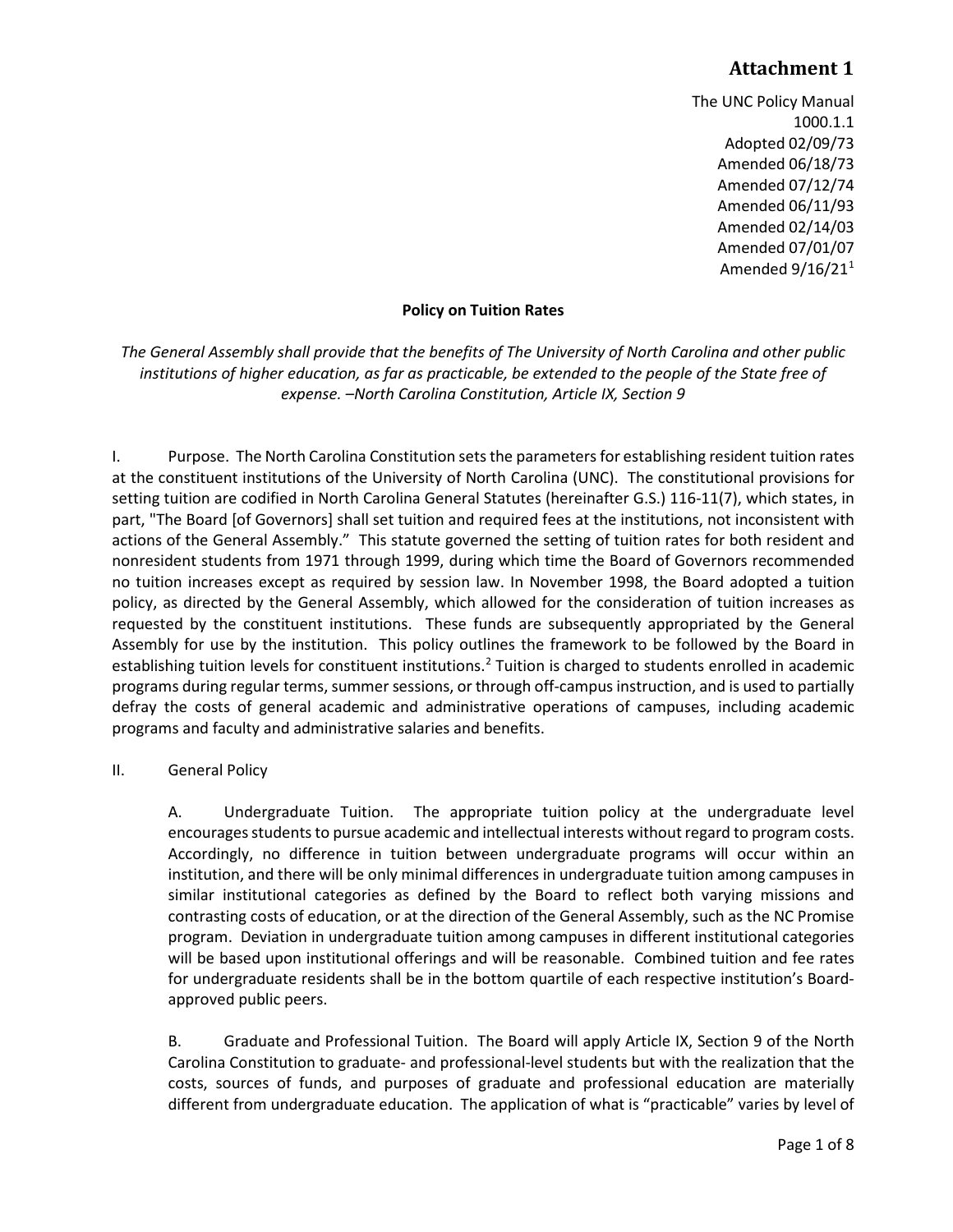instruction for a number of reasons, and those differences will be reflected in the tuition policies associated with each level. Tuition for graduate and professional students will be set with an understanding that tuition revenues may be needed to maintain and increase the excellence of the University's graduate and professional programs. In setting tuition rates, the Board will consider the need to provide access to these programs for students irrespective of their financial capacity as well as the desire to attract and retain the best students to serve North Carolina's needs in each field.

C. Nonresident Tuition.

1. Under G.S. 116-144, the Board of Governors is required to set tuition rates for nonresident students at levels ". . . higher than the rates charged residents of North Carolina and comparable to the rates charged nonresident students by comparable public institutions nationwide. . . ." In complying with the statute, the Board will set tuition for nonresident students after considering the results of a review of rates set by comparable public institutions nationwide. Each constituent institution should set a goal to keep its combined undergraduate nonresident tuition and fee rates at or above the third quartile of its respective Board-approved public peers. Nonresident tuition rates should be market driven and cover the full cost of providing a quality education. The Board will further consider the need for tuition remissions for nonresident graduate students when setting tuition rates and tuition remission policies.

2. Constituent institutions are authorized to award tuition remission to certain nonresident graduate students to reduce the tuition rate for these students to the in-state rate. This tuition remission may be given to nonresident graduate students who are awarded a graduate teaching or research assistantship and who are paid a stipend of at least \$2,000 per academic year. Individual institutions may also establish higher minimum stipend amounts or additional policies relating to eligibility for tuition remission. The following conditions apply:

a. Each institution shall limit the granting of tuition remissions to conform with established budgetary limitations.

b. Each institution may supplement this appropriation from other non-state sources.

c. Institutions may not provide tuition remissions to all graduate students.

d. The president shall adopt administrative procedures and regulations for the implementation of the tuition remission.

D. Tuition Rates for Part-time Students. Effective with the fall term of 2021, part-time resident students and part-time nonresident students taking courses within North Carolina are charged the regular-term tuition rates established by the Board and the tuition rates for these students are implemented on a per-credit-hour basis to be calculated as follows:

1. Part-time undergraduate students shall be charged tuition per credit hour, at a rate equal to the annual undergraduate tuition rate at their institution divided by 24. The per-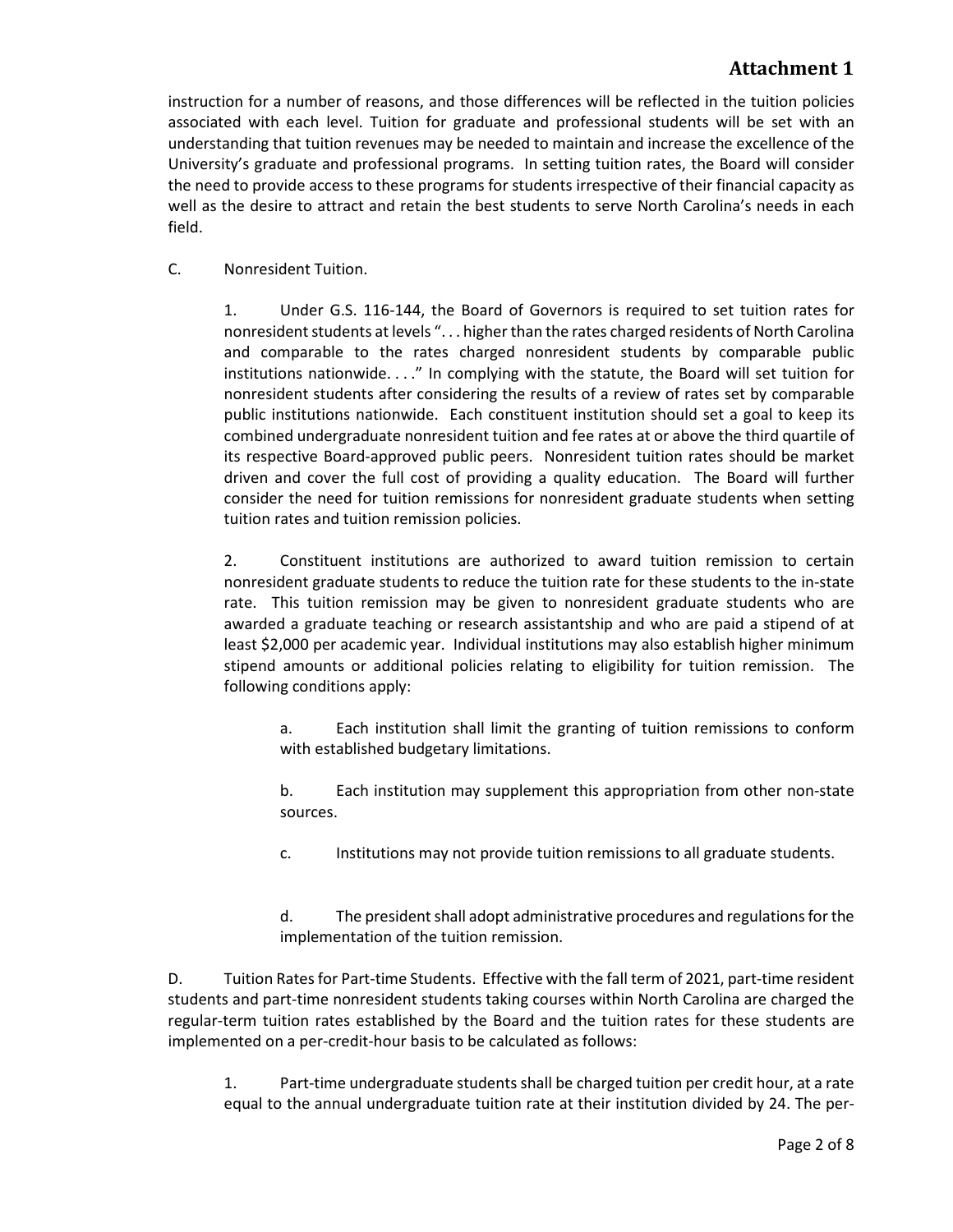credit rate shall be capped at 12 credits per semester for fall and spring semesters, meaning undergraduate students shall not be charged for additional credits beyond 12 in a fall or spring semester.

2. Part-time graduate students shall be charged tuition per credit hour, at a rate equal to the annual graduate tuition rate divided by 18. The per-credit rate shall be capped at nine credits for fall and spring semesters, meaning graduate students shall not be charged for additional credits beyond nine per semester in a fall or spring semester.

E. Other Tuition Rates

1. The authority to set tuition rates for nonresident students taking courses outside North Carolina and to approve tuition rates for self-supported summer enrollment is delegated to the president. The president may also grant exceptions to the method by which the tuition rate is implemented on a per-credit-hour basis, provided that the relevant course or program is receipt-supported.

2. Student Exchange Programs. The constituent institutions are authorized to enter into and extend or modify agreements with institutions in other countries to provide for a balanced exchange of students. A UNC student participating in such an exchange shall be charged tuition by the home UNC institution at a rate consistent with the residentiary status the student would otherwise have at the home institution and shall be counted in the official FTE of the home institution in that residentiary status. A foreign student participating in such an exchange agreement shall not be charged tuition by the host UNC institution and shall not be counted in the official FTE of the host UNC institution.

#### III. Process for Setting Tuition Rates

A. Undergraduate Rates. The Board recognizes that campuses may experience circumstances that suggest an across-the-board change in undergraduate tuition may be needed at one or more institutions. In the event that circumstances lead a campus or campuses to the conclusion that a change in undergraduate tuition rates is needed, campuses are permitted to bring proposals for undergraduate tuition changes to the Board for its consideration. Campuses wishing to submit requests for undergraduate tuition changes will conduct a process that includes meaningful participation by and input from students. A student involvement form signed by the student body president, or designee, should be included with any campus-initiated tuition increase request. A campus will consider the following factors when creating an undergraduate tuition proposal:

1. Availability of state general fund revenue to maintain quality and access within the campuses of the University of North Carolina System;

2. Evidence of institutional efforts to manage costs through increases in productivity, budget flexibility, and/or efficiency improvements;

3. Analysis of the impact of tuition and fee charges on student access to the constituent institutions of the University of North Carolina System as measured by the college-going rate and other metrics so as not to limit access to the University;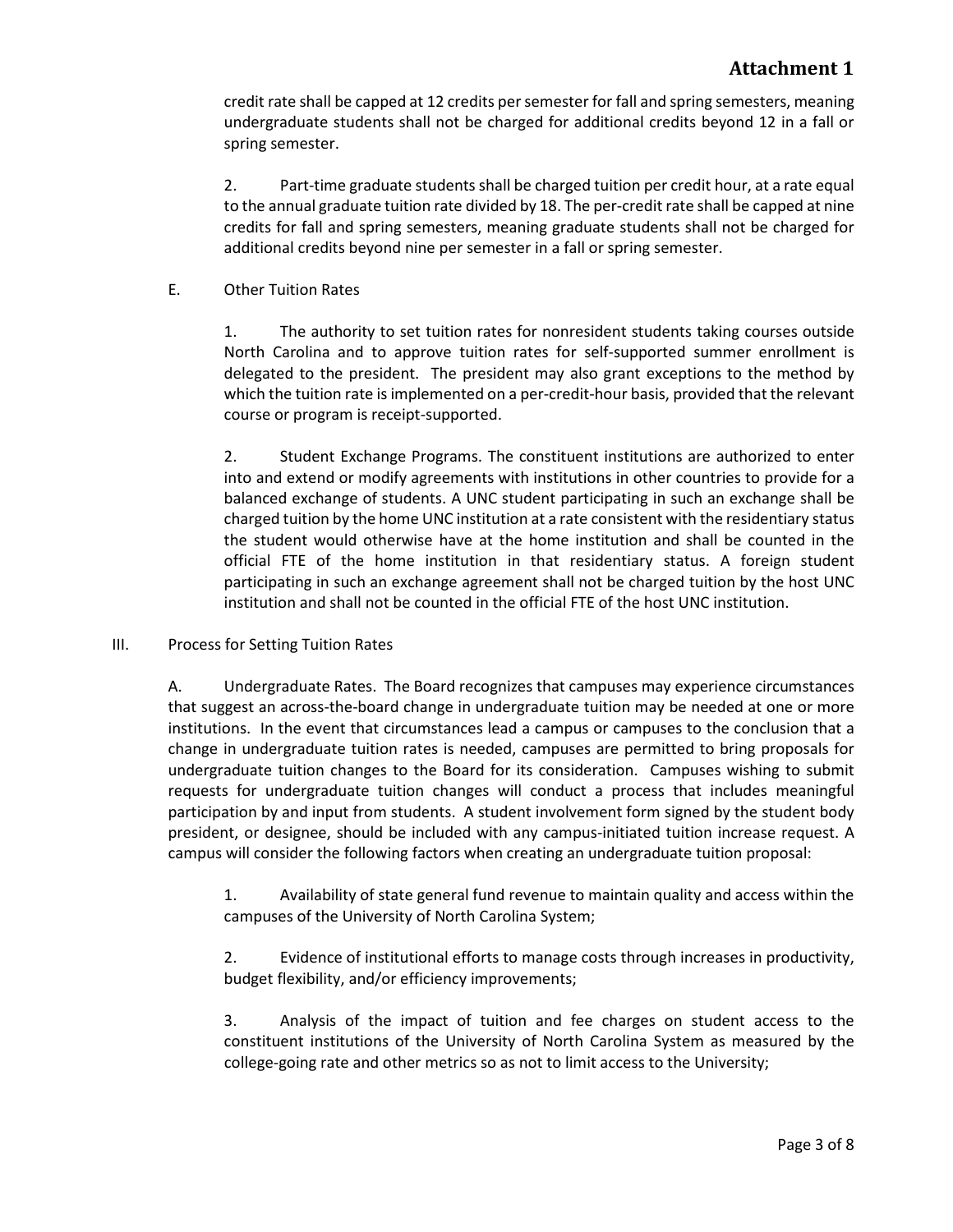4. Changes in various price and income indices (e.g., North Carolina per capita personal income, Consumer Price Index, Higher Education Price Index, Median Household Income);

5. The current level of student charges (tuition, fees, room and board) at UNC System institutions and whether campuses have proposed campus or program tuition differentials for the budget period that would be in addition to general increases in tuition;

6. Analysis of student indebtedness levels within the University, viewed in the context of student attrition rates;

7. Availability of financial aid and amount of unmet need. Financial aid should be reviewed in the context of the different missions of the institutions, the diverse capacities of the institutions to provide financial assistance and the contrasting needs of students attending the institutions.

B. Graduate and Professional Tuition Rates. The Board of Governors will permit individual campuses to initiate requests for Board approval of different base or program tuition rates at the graduate and professional level. If a campus explores the possibility of developing such a request, it will present evidence to ensure that students in the affected graduate and/or professional programs have been consulted. Graduate and professional schools should establish rates consistent with each program's unique market and academic requirements. Tuition for graduate and professional students will be set with an emphasis on maintaining and increasing the excellence of the institution's graduate and professional programs as well as ensuring access. To the extent possible, there should be full tuition remission for graduate assistants to improve an institution's competitiveness in recruiting and retaining highly qualified nonresident graduate students.

In reviewing potential criteria to recommend as a basis for deciding when specific graduate or professional tuition differentials may be appropriate at a particular institution, a flexible policy framework that allows judgments to be reached based on a number of factors is preferable either to cost-based formulas or to discipline or program typologies that treat all academic or professional programs the same. In particular, a flexible approach based on the unique factors associated with specific programs is desirable because of the potential mix of graduate and professional programs that one may find within any given school or college, e.g., a professional school may offer a Ph.D. program in addition to one or more professional degree programs. Therefore, the campuses will consider the following factors in developing graduate and professional school tuition proposals:

1. The anticipated impact of a proposed change on program quality;

2. The projected impact of a proposed change in tuition on access for North Carolina residents;

3. The availability of student financial aid for students with economic need and of tuition remission;

4. The extent to which current and prospective students can afford possible increases in tuition;

5. The relationship of projected tuition revenue to institutional and/or program costs;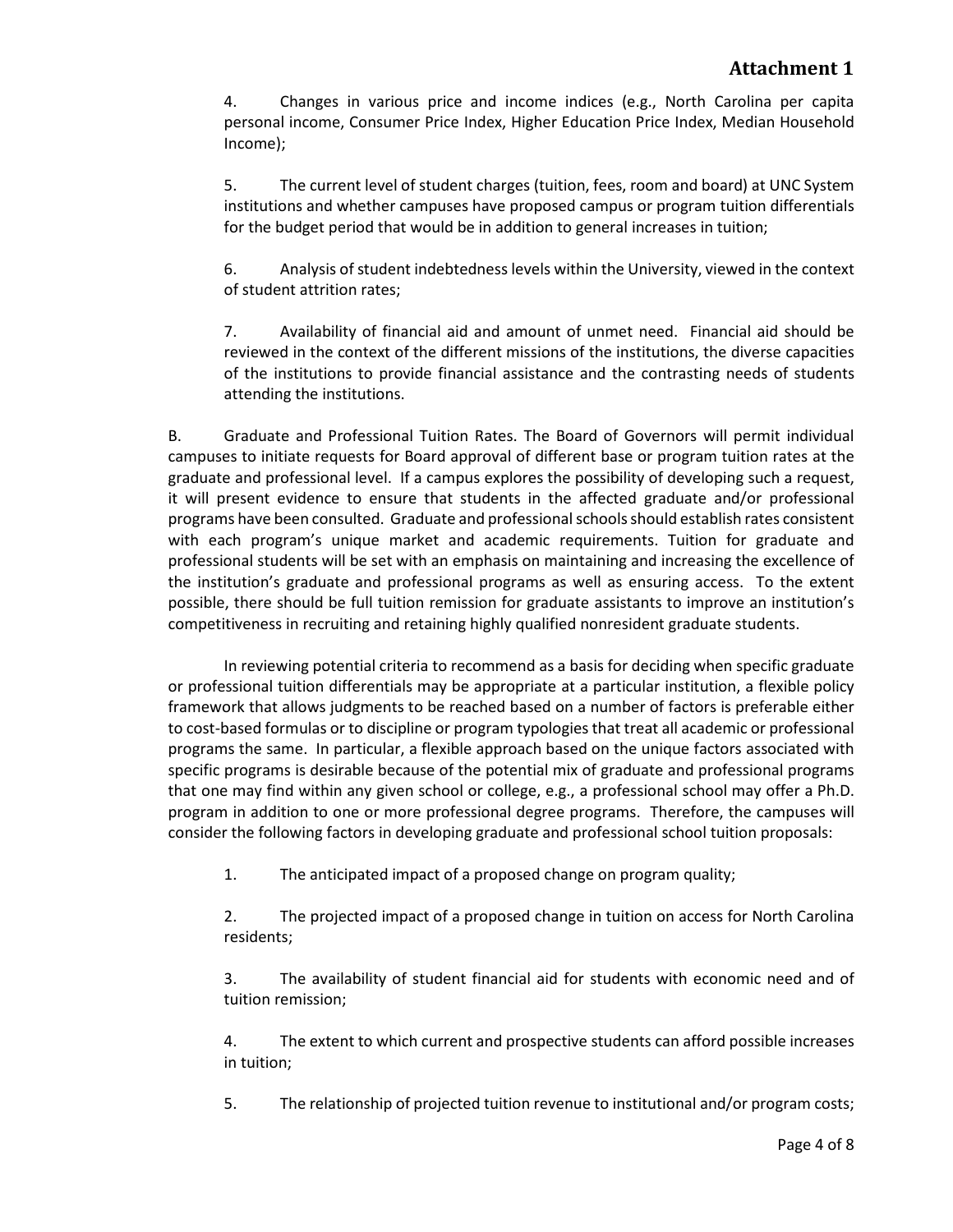6. Tuition and fees, net of remissions and waivers, charged by peer institutions or programs, as compared to tuition and fees, net of remissions, at the UNC institution or program (the public subsidy received by students at public institutions or programs in the peer set, including the UNC institution or program in question, will also be identified as part of the comparison);

7. A plan for the intended use of additional tuition receipts (e.g., needed improvements to the educational program, funding for competitive salary increases, financial aid, etc.);

- 8. Assistantships or grant support for graduate students; and
- 9. Analysis of student indebtedness levels within the University.

C. Timing of Board Action. The Board will act by March of each year, or as soon as possible thereafter, to establish the University's campus-initiated tuition rates for the next academic year. Setting campus-initiated tuition rates by March will permit students and their families to know in early spring what their tuition charges for the fall semester will be, assuming consistency between the actions of the Board of Governors and the General Assembly.

D. Individual Consideration of a Campus Request. The Board will review each campus-based tuition request on an individual basis, within the context of the UNC System's strategic plan, the need for tuition increases, the state's economic environment, and the financial impact on students. The Board is obligated to exercise its discretion in granting, modifying, or denying a campus request. Revenue generated from a campus-initiated change in tuition rates will be accounted for in the budget of the originating campus and transferred within the institution by the chancellor in accordance with the priorities identified in the approved campus proposal.

E. In the event that circumstances require that an increase in tuition be made outside of the process described above, the president may recommend proposed increases in general tuition rates for consideration by the Board. The president will seek counsel from the chancellors and a committee of campus representatives, appointed by the president in consultation with the chancellors, before making the recommendations for tuition changes. The committee of campus representatives appointed by the president shall include students.

The president, the chancellors, and the committee of campus representatives will consider a number of factors in deciding whether to recommend changes to general tuition rates in any given year. After the president recommends any action to the Board of Governors, the Board will also consider the factors in sections III.A and III.B., above.

#### IV. NC Promise Tuition Plan

A. Pursuant to G.S. 116-143.11, beginning with the 2018 fall academic semester, the Board of Governors shall set the rate of in-state undergraduate tuition at Elizabeth City State University, the University of North Carolina at Pembroke, and Western Carolina University at \$500 per academic semester, and the tuition rate for nonresident undergraduate students at \$2,500 per academic semester. The Board of Governors shall give due consideration to maintaining the unique historical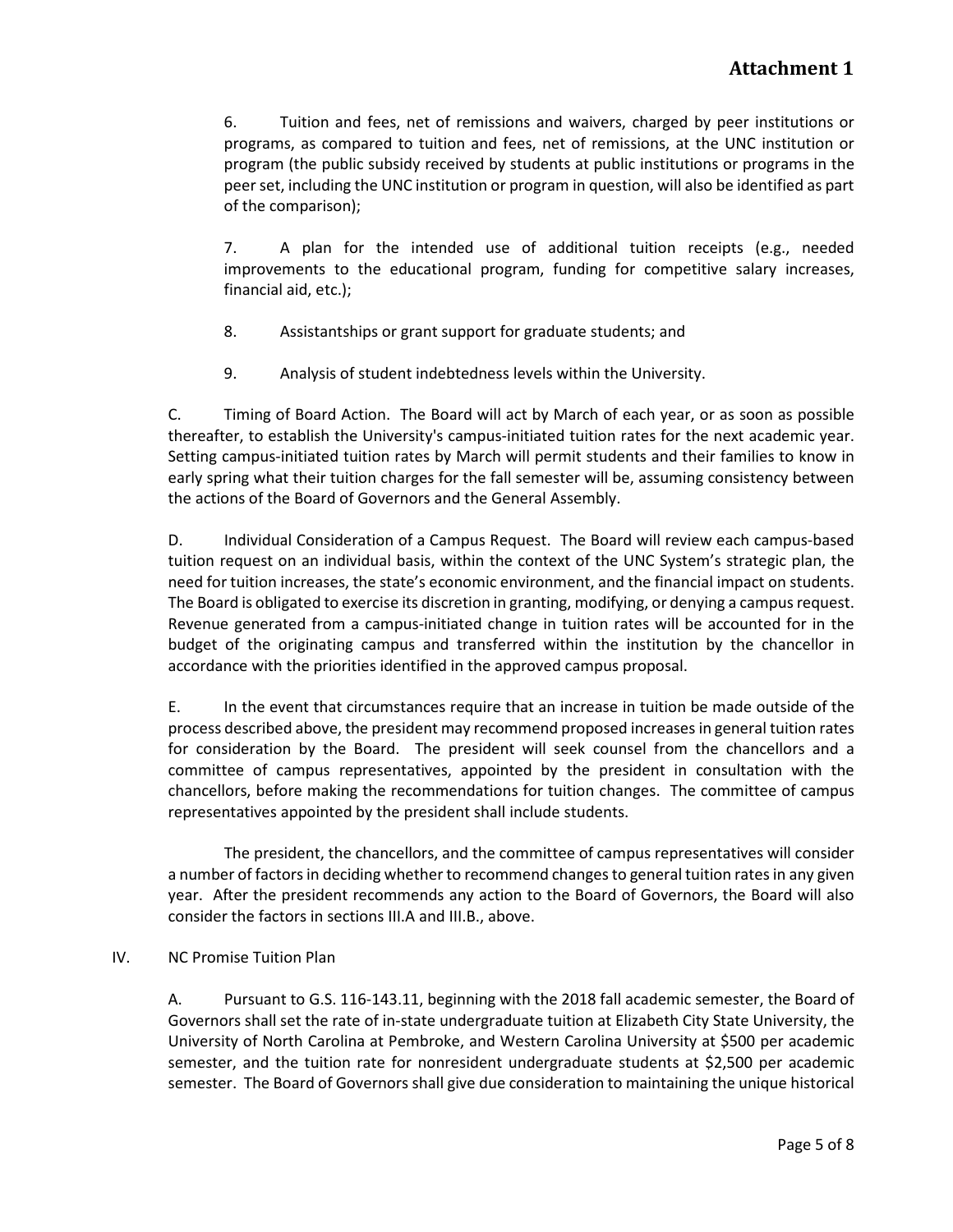character of each institution, including service to students who are first generation, college-going, economically disadvantaged, or minority.

B. By October 1 of each year, the Board of Governors and the chancellors of the institutions named in this subsection, respectively, shall submit a report to the Joint Legislative Education Oversight Committee, the House Appropriations Committee on Education, the Senate Appropriations Committee on Education/Higher Education, and the Fiscal Research Division on the amount of any financial obligation resulting from the established tuition rate incurred at each constituent institution and at least the following information for the fiscal year:

1. The amount required to offset the forgone tuition receipts at each of the three constituent institutions as a result of the tuition rate established by this section and how those funds were allocated to each institution.

- 2. The number of enrolled resident students at each institution.
- 3. The number of enrolled nonresident students at each institution.

#### V. Fixed Tuition

A. Fixed Tuition Program. Pursuant to G.S. 116-143.9, the Board of Governors of the University of North Carolina shall ensure that policies and procedures are established for a fixed tuition program beginning with the fall 2016 academic year and all subsequent years. The rate of tuition of any eligible first year, continuing or transfer undergraduate student who is admitted to any constituent institution of the University of North Carolina and deemed to be a North Carolina resident for purposes of tuition shall be guaranteed for a designated time period based on program length and classification. The tuition period shall be eight consecutive academic semesters for a first-time student seeking a baccalaureate degree in a four-year program or 10 consecutive academic semesters for a first-time student seeking a baccalaureate degree in a program officially designated by the Board of Governors as a five-year program, not including any summer sessions. Transfer students shall receive fixed tuition for a period determined based on the balance of a designated program length after making the proper adjustments for a student who transfers to the constituent institution. Current undergraduates shall receive fixed tuition for a period determined based on the balance of their designated program length after making the proper adjustments for semesters already completed. The calculation to determine the balance of a designated program length will be determined by the UNC System Office.

B. Guarantee Rate of Tuition. The fixed tuition program is a guarantee that the rate of tuition approved by the Board of Governors will remain constant or decrease during the tuition period. Students must remain continuously enrolled at the constituent institution during the designated time period to receive this benefit. At the end of the tuition period, the cost of tuition for any additional academic semesters reverts to the amount of the current tuition for that constituent institution.

C. Students Subject to Fixed Tuition. Fixed tuition will be for all eligible students deemed to be a North Carolina resident for tuition purposes for the following three categories of degree-seeking undergraduates in four or five-year baccalaureate degree programs.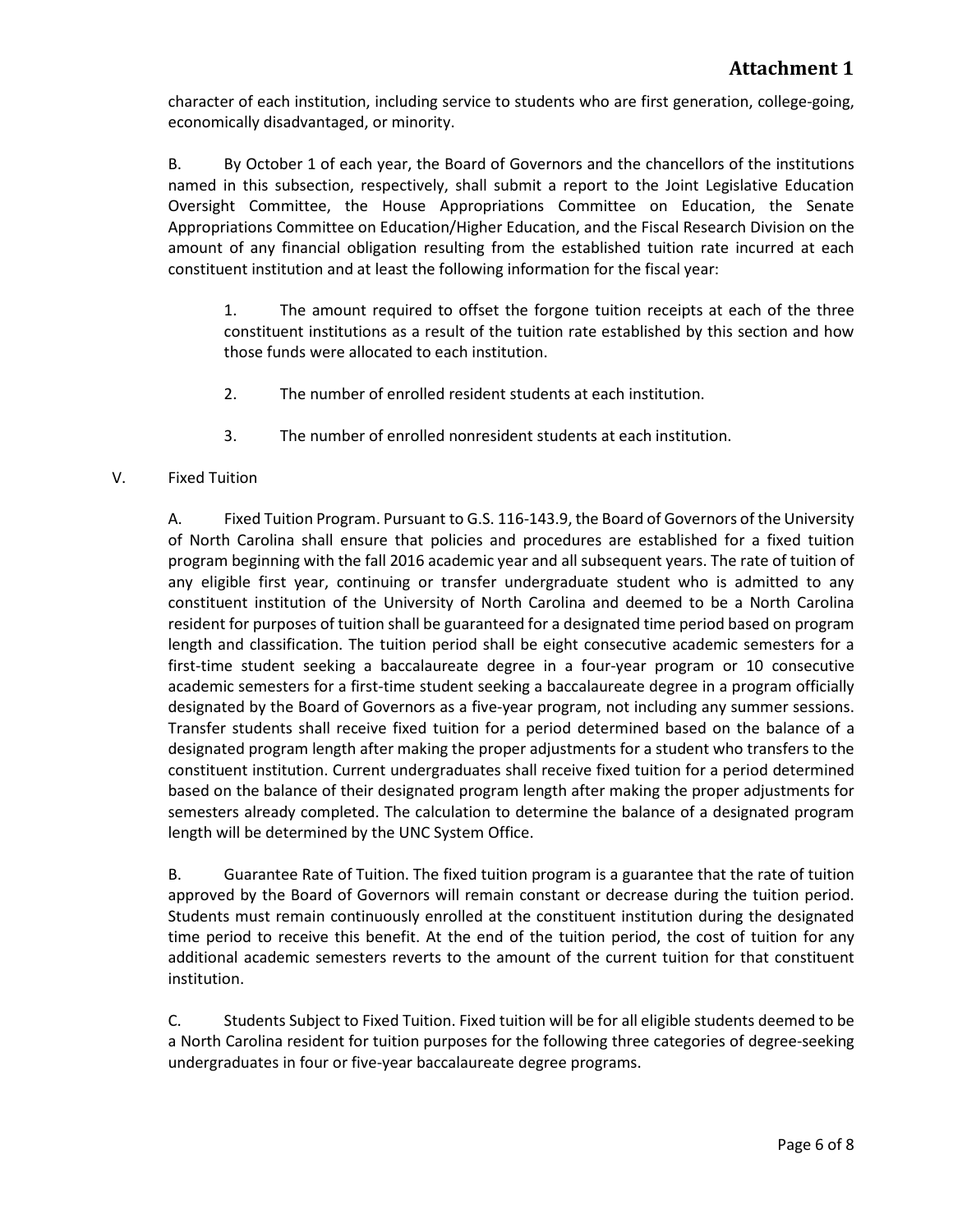1. Baccalaureate degree-seeking students entering into an undergraduate four or fiveyear degree program as a first-time student.

2. New degree-seeking transfer students entering into an undergraduate four or fiveyear degree program.

3. Currently enrolled resident continuing students who are enrolled in an undergraduate four or five-year degree program.

Any program authorized by the Board of Governors to require 135 semester credit hours or more shall be officially designated as a five-year baccalaureate program. Fixed tuition applies to students enrolled in distance education and traditional on-campus programs.

D. Fixed Tuition Time Period. First-time degree-seeking students are eligible for fixed tuition for a maximum of eight consecutive semesters for a four-year program and 10 consecutive semesters for a five-year program as long as they are continuously enrolled. Continuous enrollment is defined as a student being consecutively enrolled at the same higher education institution in fall and spring semesters in courses creditable toward a baccalaureate degree. A break in continuous enrollment occurs when a student is not enrolled in consecutive semesters at the same constituent institution. Summer terms are not considered part of the fixed tuition time period.

E. Transfer and Currently Enrolled Students. New transfers and currently enrolled continuing students shall receive fixed tuition for a prorated time period calculated based on the number of enrolled semesters accumulated at the transferring or home institution(s).

F. Break in Enrollment. Once a student breaks continuous enrollment at a UNC constituent institution he/she is no longer eligible for the current rate of fixed tuition at the home institution. If the student transfers to another UNC institution they will be treated as a new transfer student, as described above, and will be eligible for fixed tuition at that institution's current rate for the remaining balance of his or her fixed tuition eligibility period.

G. Withdrawal from Home Institution. Students who withdraw from all classes at their home institution before the date of census, will have broken continuous enrollment and will no longer be eligible for fixed tuition at the current rate at their home institution. Students who withdraw from their home institution after the date of census and then subsequently enroll at the same institution in the next semester will not have broken continuous enrollment and will receive the benefit of fixed tuition at the rate they paid in the prior semester of enrollment.

H. Exhaustion of Eligibility Period. Tuition will convert to the amount of the current tuition for that constituent institution for students who exhaust their eligibility period, are not continuously enrolled, or become ineligible as designated in section I., below. Upon application by a student, the reversion to current tuition may be waived if the student demonstrates that any of the following have substantially disrupted or interrupted their continuous enrollment: (1) a military service obligation, (2) serious medical debilitation, (3) short-term or long-term disability, or (4) other extraordinary hardship.

I. Students Exempt from Fixed Tuition. The fixed tuition shall not be implemented for the following students: continuing education, cooperative innovative high school/early college students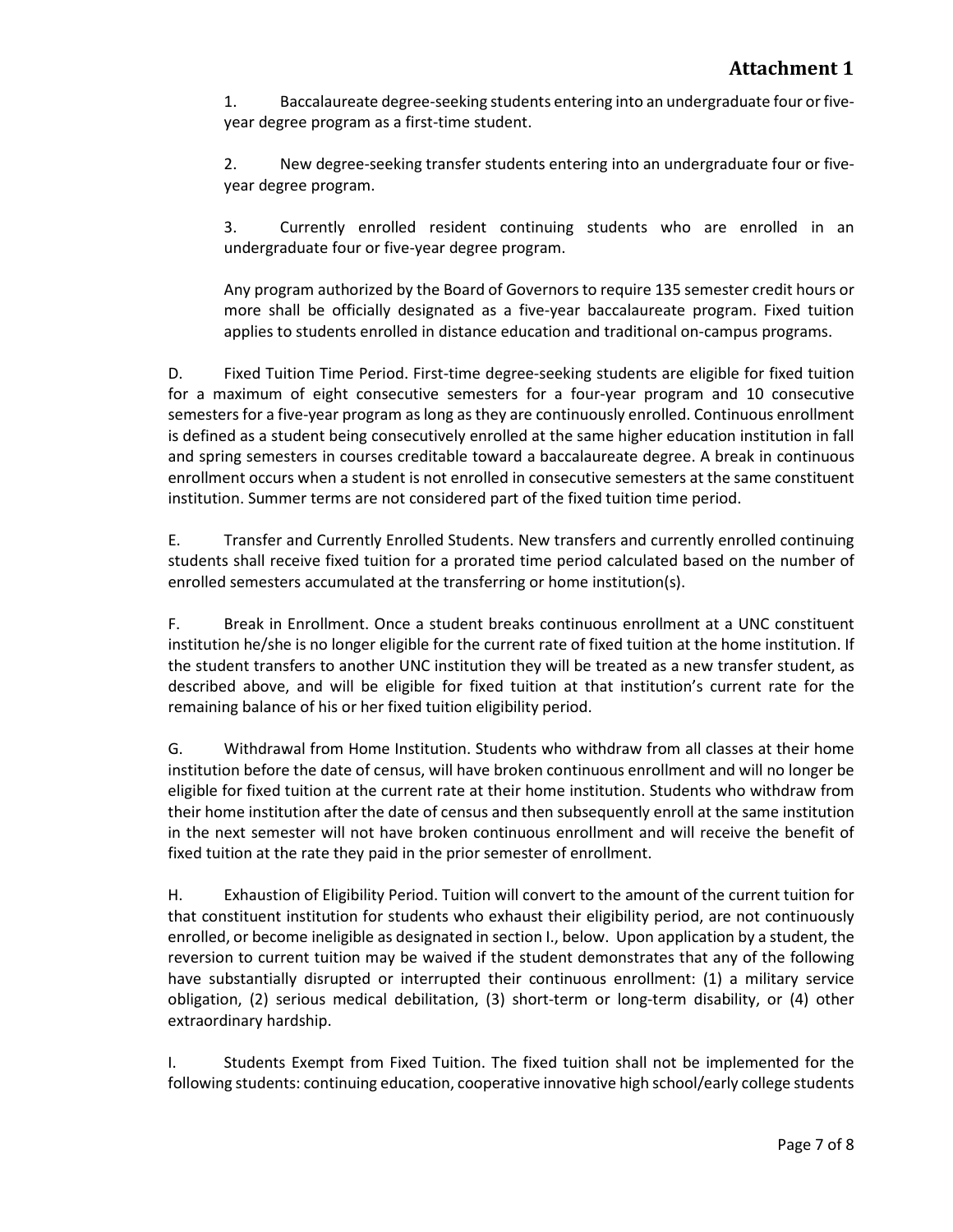while enrolled in high school, consortium, dual-enrollment program, second degree seeking, transient, nonresident students, non-degree seeking and graduate and professional students.

J. Nonresident Students. Students who are originally classified as nonresident for tuition purposes and subsequently are reclassified as a resident for tuition purposes will be eligible for fixed tuition at the institution's current rate for the balance of his or her remaining eligibility period.

K. Fixed Tuition for Part-Time Students. Campuses shall establish fixed tuition rates for parttime enrollment for students eligible for fixed tuition pursuant to this policy.

L. Cost of Attendance Calculation. Financial aid offices shall establish cost of attendance budgets that are realistic and reasonable.

<span id="page-11-0"></span><sup>1</sup> Supersedes Section 1000.1.1 originally entitled, *Establishing Tuition and Fees*.

<span id="page-11-1"></span><sup>&</sup>lt;sup>2</sup> Consistent with G.S. 116-143, no tuition or fees may be charged to students in the high school program at the North Carolina School of Science and Mathematics (NCSSM).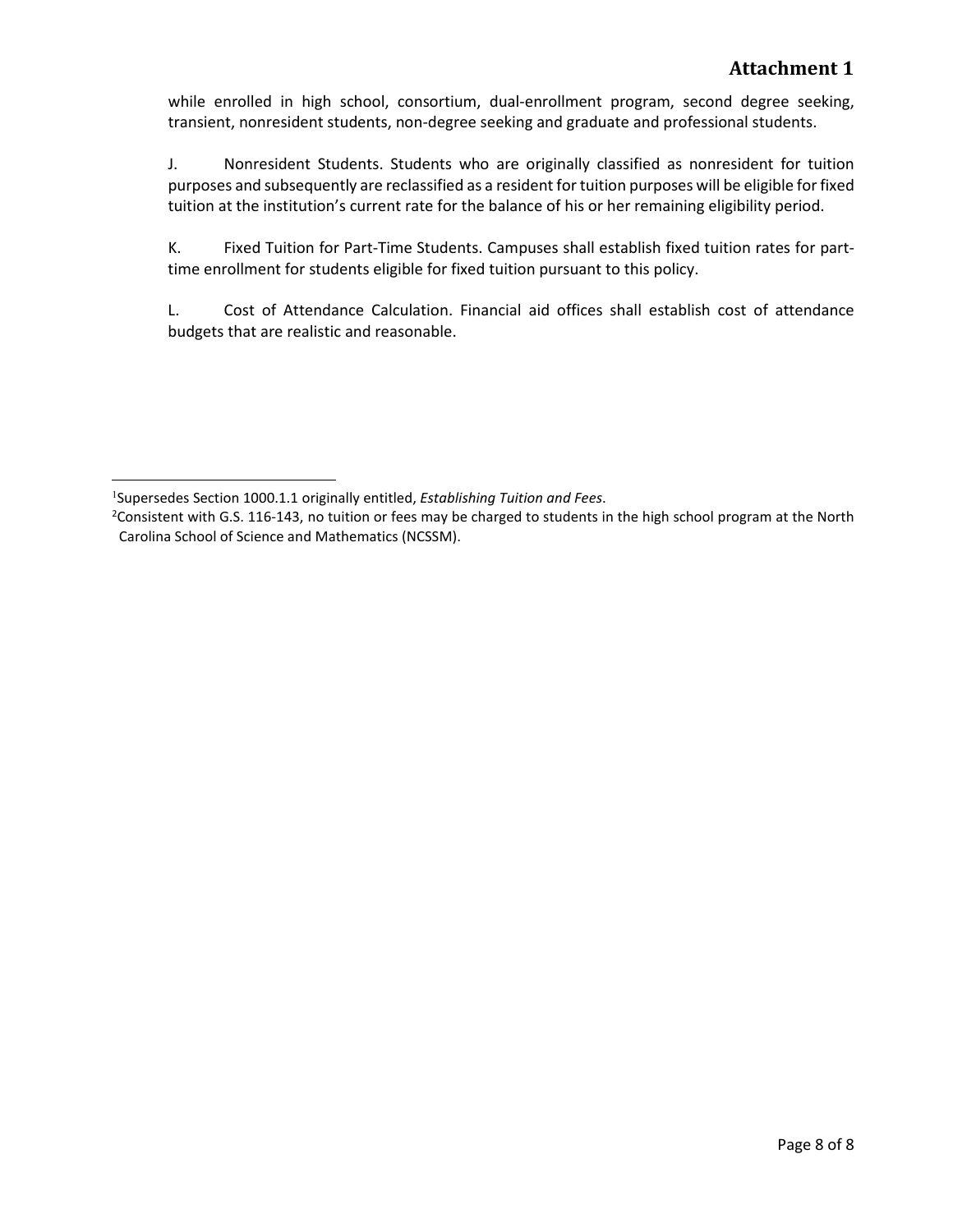The UNC Policy Manual 1000.1.2[1](#page-14-0) Adopted \_\_/\_\_/21

#### **Policy on Student Fees**

#### *This policy was approved by the BOG Committee on Budget and Finance on 9/16/21 and will be considered for approval at the full Board meeting on November 18, 2021.*

I. Purpose. The Board of Governors is responsible for establishing fees at the constituent institutions<sup>[2](#page-14-1)</sup> of the UNC System consistent with the philosophy set forth in the North Carolina constitution.

II. General Policy. Fees will be charged only for limited, dedicated purposes and shall not be used to defray the costs of general academic and administrative operations of campuses, including academic programs and faculty and administrative salaries and benefits. The Board will make every effort to keep fees for students as low as possible while providing the revenues needed to support the purposes for which the fees are charged. The 2016 General Assembly enacted a special provision (G.S. 116-143.10) that caps mandatory student fee increases (including debt service fees) to three percent per year.

Each year, the Board establishes the fees listed below. All fees established shall be based upon the recommendation of the chancellor, the institutional board of trustees, and following his or her review, the president. Excluding the application fee charged to prospective students, all fees set by the Board are annual fees. Once an annual fee has been established, semester rates and summer school fees shall be established by the president and part-time rates shall be reported to the president. It is the policy of the Board to act no later than March of each year to establish fees for the following fall semester.

Although the General Assembly provides for most of the instructional costs of institutions through state appropriations, institutions traditionally rely entirely on student fees to finance a number of activities, services, and facilities. Institutional boards of trustees are required to weigh the benefits of the activity, facility, or service against the fee required to provide financial support. Orientation sessions for the boards of trustees will regularly include discussions of the process followed when establishing student fees.

A. Application Fee. An application fee shall be established for each institution. Specific programs within an institution may require an application fee different from the fee charged for most students and the Board may set different fees according to program needs.

B. General Fees. Fees generally applicable to all students shall be established by the Board of Governors. Six general fees are authorized: athletics, association of student government, health services, student activities, educational and technology, and campus security.

C. Fees Related to the Retirement of Debt Incurred for Capital Projects. Fees generally applicable to all students that provide revenues for the retirement of debt shall be fixed by the Board of Governors at the time of the borrowing. Indebtedness fees may not include components for operations and maintenance but shall reflect the cost of servicing the debt at the coverage levels required in Board resolutions and other documents authorizing the debt. Any subsequent changes in fees require Board approval. Indebtedness fees expire when the related debt is retired unless otherwise authorized by the Board of Governors.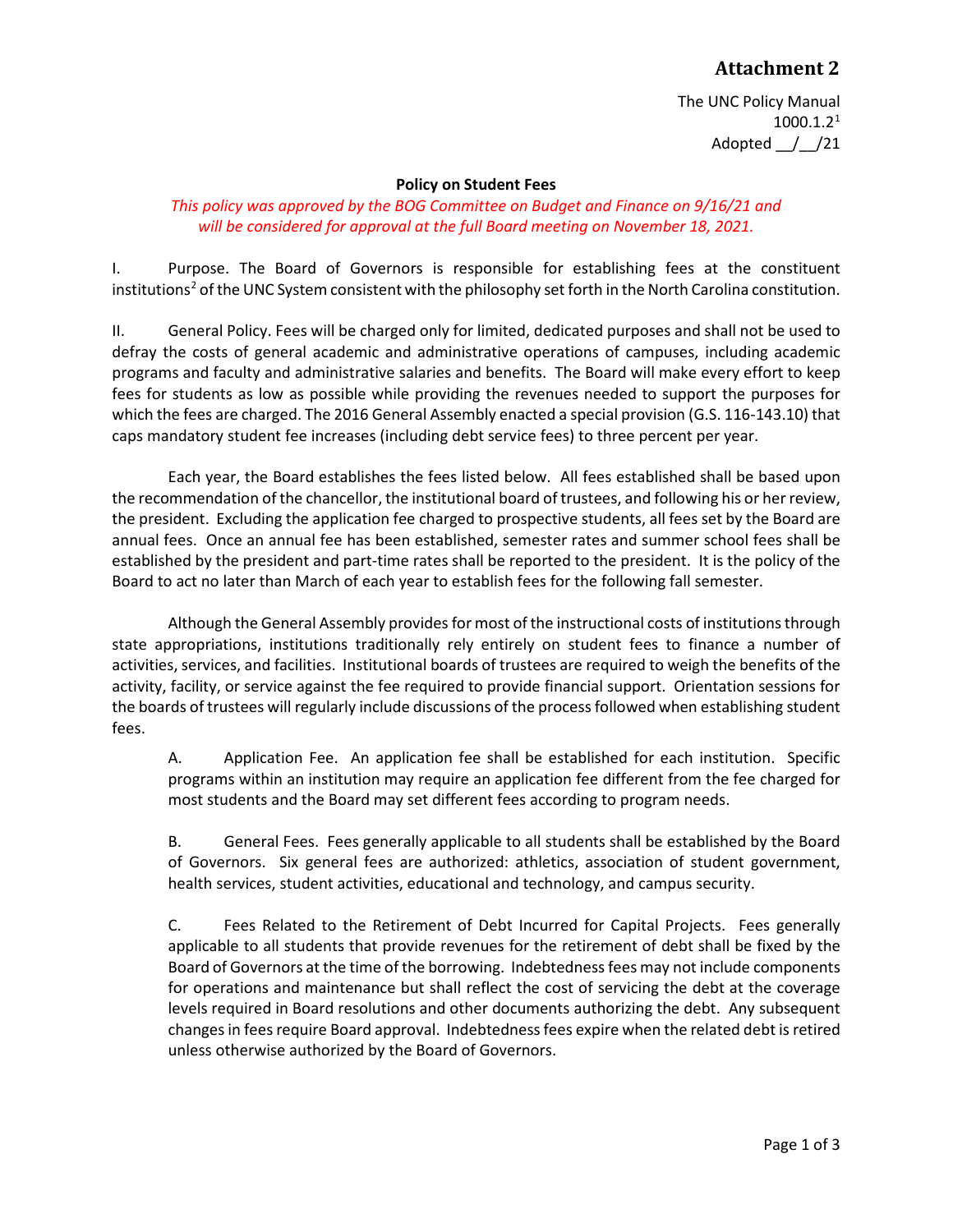D. Special Fees. Fees applicable only to students engaged in particular activities or courses of study shall be established by the Board of Governors when needed. These fees will not be used to provide general academic revenues that are provided from campus-initiated tuition increases.

Each chancellor is authorized to establish miscellaneous service charges for items such as transcripts, diplomas, caps and gowns, special examinations, late registrations, and replacement of I.D. cards. A schedule of such charges shall be filed with the president prior to the beginning of each school year.

III. Process for Establishing Fees. The process shall be initiated at the beginning of the fall semester and contain the following steps:

A. Instructions Issued. The senior vice president for finance and administration shall issue instructions to the chancellors calling for them to initiate a review of fees.

B. Fee Committee Review and Recommendations. Each chancellor shall establish a fee review committee with representatives of all aspects of campus life, including, but not limited to, representatives from business affairs, student affairs, the financial aid office, and the student body. The committee shall conduct a complete review of student fees from a zero-based budgeting perspective and shall make recommendations to the chancellor for establishing fees effective with the upcoming fall semester. The review will include an examination of alternative resources, including available institutional reserves, to determine if other funding is available to provide the services in lieu of establishing the fee. The review will include a reassessment of the existing operating methods to ensure that operations are performed in a cost-effective manner. If the committee determines that an increase in a fee is needed, the committee shall attempt to decrease another fee so that the total cost of education for students does not increase. In order to ensure that all students are able to meet the increased cost of education, the university's financial aid officer, working with the committee, shall determine that sufficient financial aid is available, from whatever sources are possible.

C. Chancellor Recommendations. The chancellor shall review the recommendations of the committee and present recommendations to the board of trustees for review and approval. Before a chancellor makes recommendations to the board of trustees, the recommendations of the fee review committee will be shared with student government leaders so that students may inform the chancellor of their perspectives on the proposed changes.

D. Board of Trustee Recommendations. The recommendations, as approved by the board of trustees, will be forwarded to the president for review.

E. President Recommendations. When the review is completed, the president will present fee recommendations to the Committee on Budget and Finance for consideration by the Board of Governors.

Each step in the process shall be an iterative and comprehensive review of the previous step, resulting in changes to the fee recommendations as deemed appropriate.

IV. Distance Education Fees. Section 400.1.1[R](II)(b) of the UNC Policy Manual defines distance education and off-campus programs.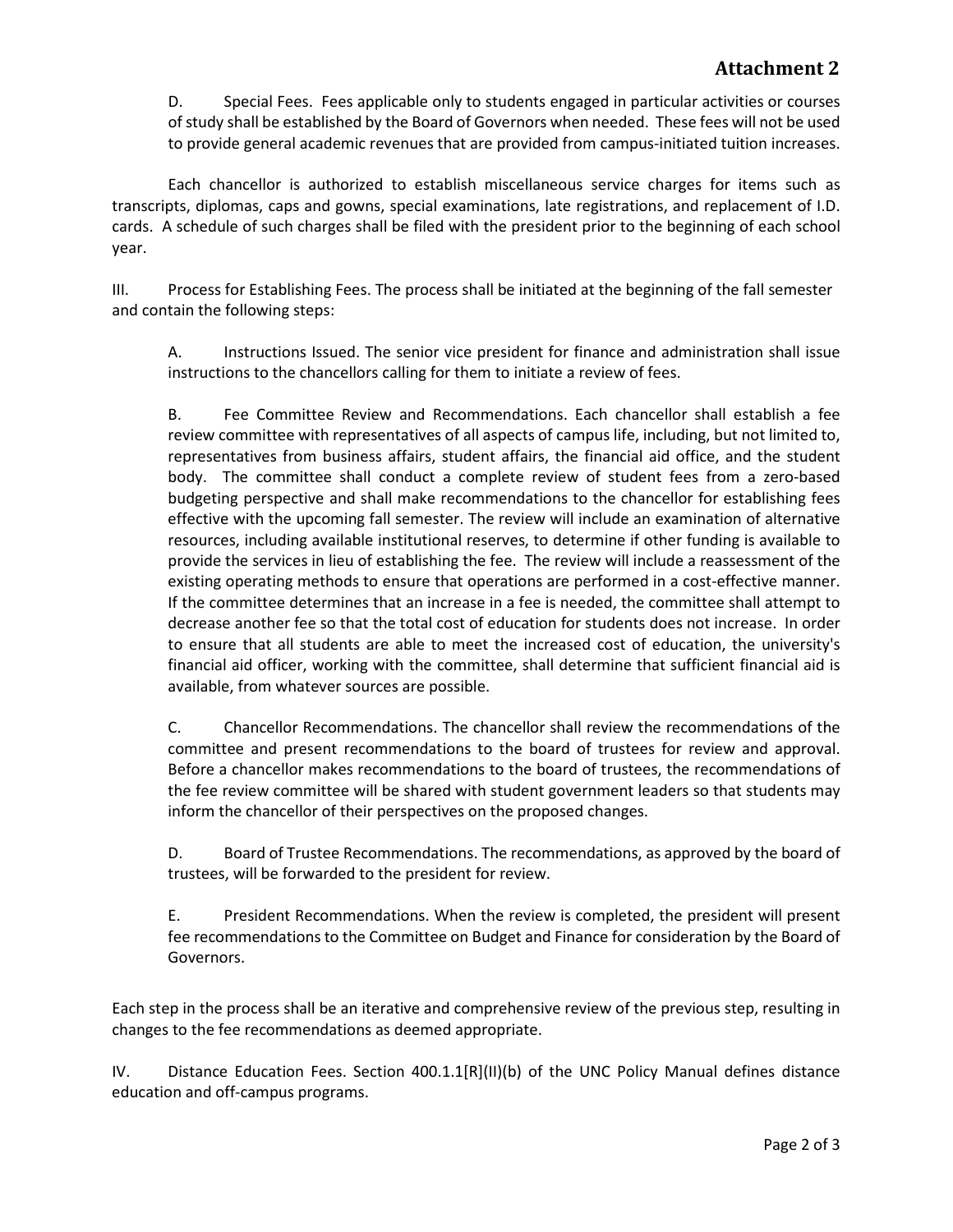A. For fee-charging purposes, a distance education program is one designed to deliver 80 percent or more of the direct instruction through distance education or off-campus, as defined in Section 400.1.1[R](II)(b). There may be a requirement for the student to attend the main campus for a portion of the program, but that requirement is minimal.

B. Effective fall 2022, students enrolled in distance education programs as defined above will be assessed certain mandatory fees, including the campus security, educational and technology, and association of student government fees, and will not have access to other services and activities supported by the other Board-approved mandatory fees unless they pay the appropriate additional mandatory fee.

C. Students not enrolled in distance education programs will be assessed all mandatory fees regardless of how their courses are delivered in a given semester.

#### V. Other Matters

A. Effective Date. The requirements of this policy shall be effective on the date of adoption by the Board of Governors.

B. Relation to State Laws. The foregoing policies as adopted by the Board of Governors are meant to supplement, and do not purport to supplant or modify, those statutory enactments which may govern the activities of public officials.

C. Regulations and Guidelines. These policies shall be implemented and applied in accordance with such regulations and guidelines as may be adopted from time to time by the president.

<span id="page-14-0"></span><sup>1</sup> This new policy adopted by the Board of Governors replaces the original Section 1000.1.2, *Policy on Tuition with Respect to Student Exchange Programs with Institutional Abroad*, which was repealed in its entirety by the Board of Governors on September 16, 2021.

<span id="page-14-1"></span><sup>&</sup>lt;sup>2</sup>Consistent with G.S. 116-143, no tuition or fees may be charged to students in the high school program at the North Carolina School of Science and Mathematics. However, the Board of Governors may approve, upon the recommendation of the Board of Trustees of NCSSM, the imposition of fees, not inconsistent with actions of the General Assembly for distance education services provided by NCSSM to nonresidents and for students participating in extracurricular enrichment programs sponsored by the School.